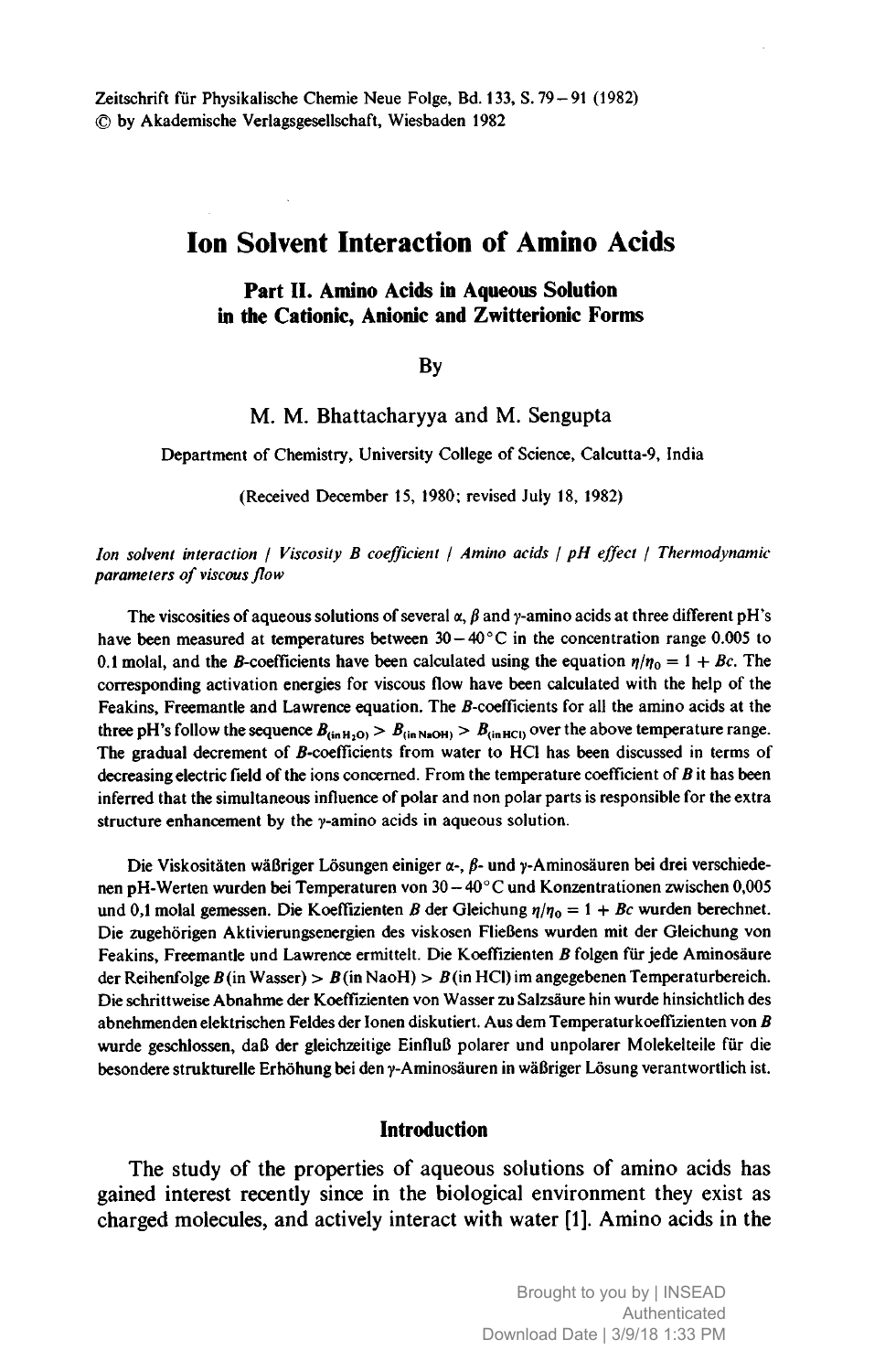aqueous medium exist in the dipolar or zwitterionic form. There are several other forms [2, 3] of amino acids, viz., the amino acid cation  $(A^+)$ , the neutral amino acid form  $(A)$ , the amino acid anion  $(A<sup>-</sup>)$ ; and the relative concentrations of these different forms depend strongly on the pH of the medium. A study of the aqueous solutions of amino acids at different pH's from the standpoint of the viscosity  $B$ -coefficient should throw light on the nature of ion-solvent interactions involved in these processes.

The viscosity  $\beta$ -coefficient of simple strong electrolytes is obtained from the well-known Jones-Dole equation [4]

$$
\eta/\eta_0 = 1 + A\sqrt{c} + Bc \tag{1}
$$

where the square root term represents the long range ionic interaction [5]. For non-electrolytes and dipolar molecules at the isoelectric point (or, in neutral aqueous solution) at low concentrations, the following equation [6, 7] is applicable :

$$
\eta/\eta_0 = 1 + Bc. \tag{2}
$$

The *B*-coefficient is well established as a measure of solute-solvent interactions, and is directly dependent on the size, structure and charge of the molecules. As already stated, an amino acid can exist in several ionic forms depending on the pH of the medium; <sup>a</sup> study of the effect of ionic charge on the *B*-coefficient, without altering the size and structure, would therefore be possible. Few experimental studies in this regard are recorded in literature [8].

The zwitter-ionic form of an amino acid may be thought of as <sup>a</sup> bar magnet, having <sup>a</sup> similar pattern of lines of force [9] around it. The total energy in this field is not so large as that associated with the two small separate ions but is somewhat less. Thus, it is interesting to see how far an amino acid in the changing environment interacts with water and modifies the solvent structure.

Feakins, Freemantle, and Lawrence [10] have applied the theory [11] of absolute reaction rate to the phenomenon of viscous flow of electrolyte solutions to calculate the contribution per mole of the solute to the total energy of activation for the viscous flow process at infinite dilution,  $\vec{AP}^{\circ*}$ . The expression for  $\Delta \bar{H}_2^{\circ*}$  is given by the following equation:

$$
\frac{\mathrm{d}B}{\mathrm{d}T} = -\frac{\bar{V}_1^{\circ}}{1000} \left( \frac{\Delta \bar{H}_2^{\circ}}{RT^2} \right) \tag{3}
$$

where  $\Delta \bar{H}^{\circ*}$  and  $\bar{V}^{\circ}$  are respectively the energy of activation for viscous flow, and the molar volume of the pure solvent.

In <sup>a</sup> previous communication [12] we have reported the viscosity behavior of dl  $\alpha$ -alanine in water, 0.1 (N) HCl and 0.1 (N) NaOH solutions at 35 °C and  $45^{\circ}$ C respectively. In the present paper we report the same for glycine,  $dl$   $\alpha$ -alanine,  $\beta$ -alanine,  $dl$ -2-amino butyric acid and 4-amino butyric acid in the above mentioned media, at temperatures between  $30-40^{\circ}$ C. The earlier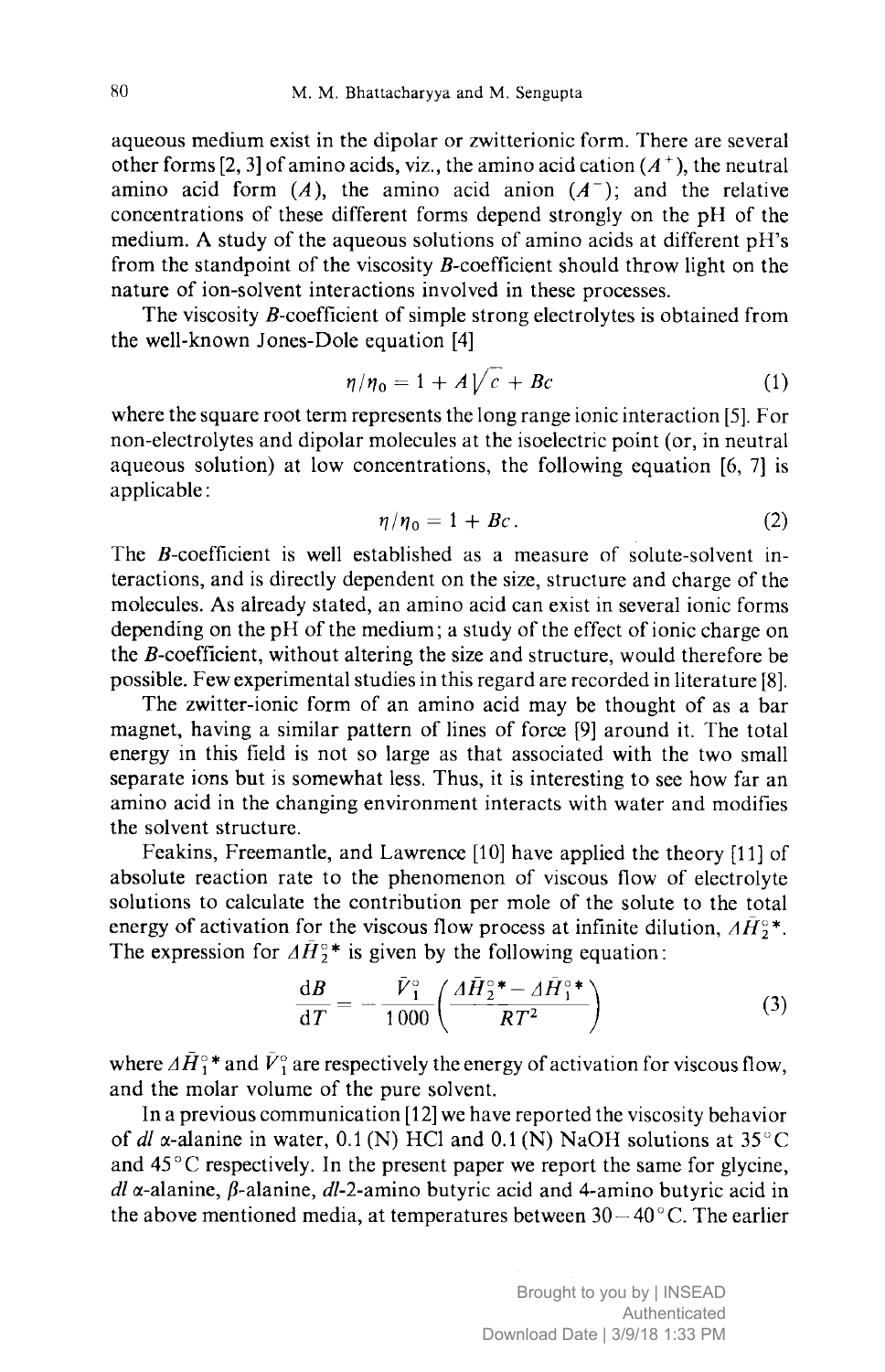reported measurements on  $dl$   $\alpha$ -alanine were repeated in the context of our improved experimental set up. In addition, glycine was studied at two other  $pH's$  (0.5 and 13.5) at 30 $^{\circ}$ C, in view of the fact that it is known to exist almost wholly in the cationic and anionic forms respectively under the said conditions, as revealed from <sup>a</sup> pH dependent NMR study [2].

## **Experimental**

# Purification of the materials and preparation of the solutions

A saturated solution of medicinal glycine (E. Merck) in warm water was shaken with decolorising carbon, filtered, and precipitated by the addition of methyl alcohol; the operation was repeated. The white crystalline product was dried at 110 $^{\circ}$  for 12 h. Analytical grade (Reanal) dl  $\alpha$ -alanine was used without further purification.  $\beta$ -Alanine (E. Merck), dl 2-amino butyric acid (BDH) and 4-amino butyric acid (Fluka, 'Purum') were purified similarly as in the case of glycine, precipitations being done with ethyl alcohol. All the amino acids were dried at 100°C for about two hours before being dissolved in doubly distilled water (from an all pyrex still), or  $0.1 N$  HCl, or  $0.1 N$ NaOH, as appropriate, and the solutions were prepared and dilutions made (with water, or the above acid or alkali) on <sup>a</sup> molai basis. As <sup>a</sup> result of this method of solution preparation, the concentration of the amino acid hydrochloride, or the sodium salt, changed gradually, but the ionic strength of the medium remained effectively constant. Three to five solutions of each of the amino acids were prepared in the concentration range 0.005 to 0.1 M. {Only five solutions in NaOH [three for glycine (two at 35 $\degree$  and one at 40 $\degree$ C), and one each for  $\alpha$ -alanine and 4-amino butyric acid, at 35 °C], and one in HCl (glycine at 30°C) had slightly larger amino acid concentration.

### Viscosity measurements

The viscosities of the solutions were measured with <sup>a</sup> suspended level Ubbelohde viscometer (Schott & Gen, Mainz) having <sup>a</sup> flow time of 823.91 <sup>s</sup> for water at  $30^{\circ}$ C. Kinetic energy correction was made by using the table of Hagenbach corrections for KPG Ubbelohde viscometers supplied by the manufacturers. Flow times were measured to an accuracy of  $0.1$  s; at least three measurements being made for each solution, rarely differing mutually by more than 0.2 s. Flow times for water were measured once at the beginning and again at the end of each set of measurements. The densities of the solutions were measured in a  $50 \text{ cm}^3$  specific gravity bottle, and are precise to  $\pm$  0.0001 g cm<sup>-3</sup>. A constant temperature bath, controlled to within  $\pm$  0.005 °C was used at three different temperatures: 30°, 35° and 40 °C. The literature values [13] of the density of water used in the calculations were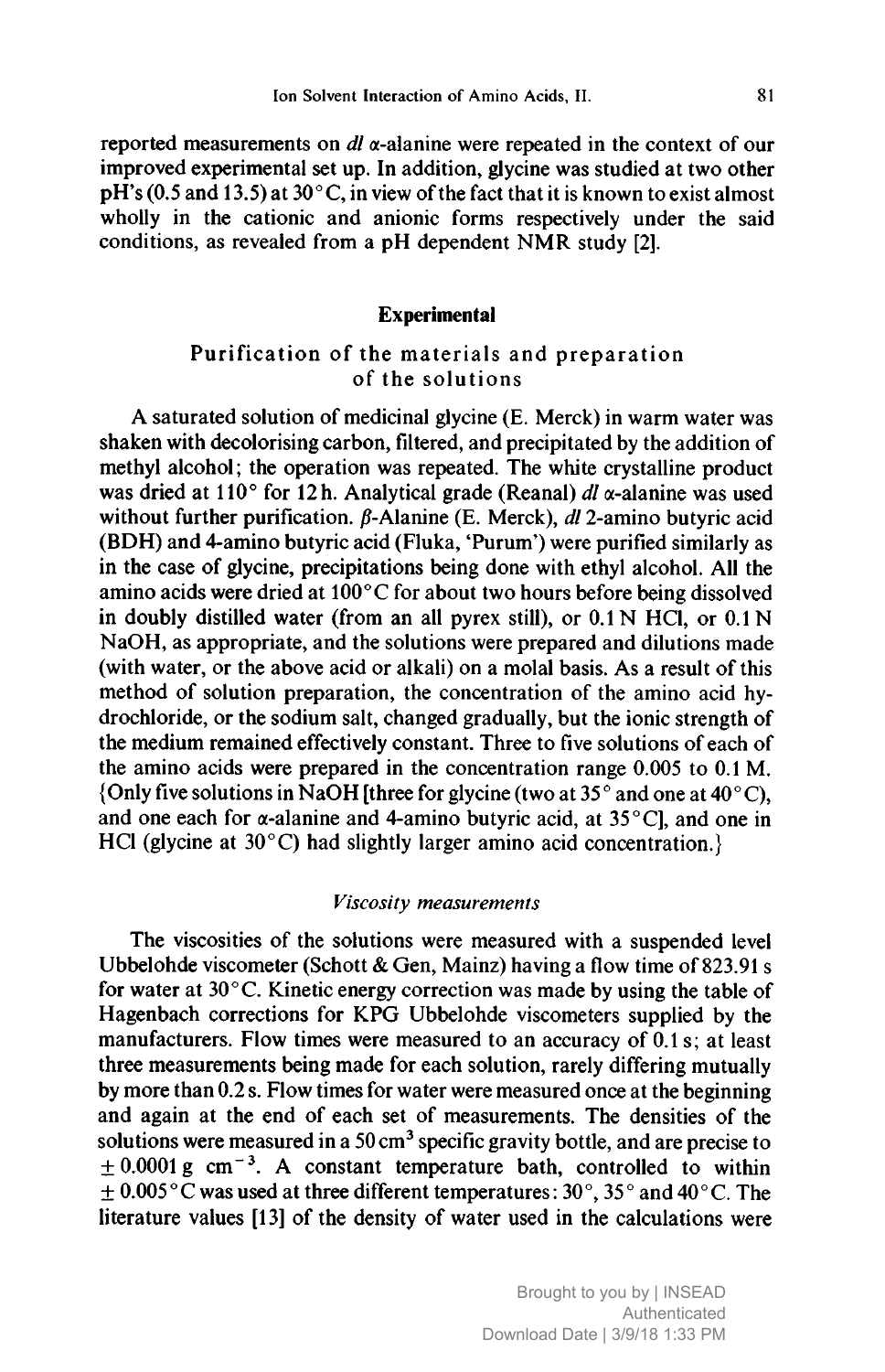0.99568, 0.99406 and 0.99220 g cm<sup>-3</sup> at 30 $^{\circ}$ , 35 $^{\circ}$  and 40 $^{\circ}$ C respectively. The relative viscosities of the solutions were calculated with the usual relation  $\eta_1/\eta_2 = d_1t_1/d_2t_2$ . For amino acids in HCl or NaOH solutions,  $\eta_{rel}$  values were calculated relative to the corresponding HCl or NaOH solution. The experimental results are recorded in Table 1.

| $(\eta/\eta_0 - 1)$ | $10^2 C$                                                                               | $(\eta/\eta_0 - 1)$                                                                                                                                                | $10^2 C$                                        | $(\eta/\eta_0 - 1)$  |
|---------------------|----------------------------------------------------------------------------------------|--------------------------------------------------------------------------------------------------------------------------------------------------------------------|-------------------------------------------------|----------------------|
|                     |                                                                                        |                                                                                                                                                                    |                                                 |                      |
|                     |                                                                                        |                                                                                                                                                                    |                                                 | 4-Amino butyric acid |
| 0.0047              | 8.34                                                                                   | 0.0202                                                                                                                                                             | 8.05                                            | 0.0251               |
| 0.0036              | 4.44                                                                                   | 0.0106                                                                                                                                                             | 7.30                                            | 0.0224               |
| 0.0024              | 2.44                                                                                   | 0.0064                                                                                                                                                             | 4.25                                            | 0.0122               |
|                     | 1.22                                                                                   | 0.0030                                                                                                                                                             | 3.61                                            | 0.0106               |
|                     |                                                                                        |                                                                                                                                                                    |                                                 |                      |
|                     |                                                                                        |                                                                                                                                                                    |                                                 | 0.0184               |
| 0.0045              | 5.78                                                                                   | 0.0129                                                                                                                                                             | 5.64                                            | 0.0154               |
| 0.0023              | 3.75                                                                                   | 0.0085                                                                                                                                                             | 3.28                                            | 0.0079               |
|                     | 1.31                                                                                   | 0.0025                                                                                                                                                             | 1.92                                            | 0.0043               |
|                     |                                                                                        |                                                                                                                                                                    |                                                 |                      |
|                     |                                                                                        |                                                                                                                                                                    |                                                 |                      |
|                     |                                                                                        |                                                                                                                                                                    |                                                 |                      |
| 0.0035              |                                                                                        |                                                                                                                                                                    |                                                 |                      |
| 0.0006              |                                                                                        |                                                                                                                                                                    |                                                 |                      |
|                     |                                                                                        |                                                                                                                                                                    |                                                 |                      |
|                     |                                                                                        |                                                                                                                                                                    |                                                 | 0.0073               |
|                     |                                                                                        |                                                                                                                                                                    |                                                 | 0.0064               |
|                     | 2.03                                                                                   | 0.0041                                                                                                                                                             | 1.46                                            | 0.0012               |
|                     |                                                                                        |                                                                                                                                                                    |                                                 |                      |
|                     |                                                                                        |                                                                                                                                                                    |                                                 |                      |
|                     |                                                                                        |                                                                                                                                                                    |                                                 |                      |
| 0.0016              |                                                                                        |                                                                                                                                                                    |                                                 |                      |
|                     | 0.0097<br>(NaOH of pH 13.5)<br>0.0103<br>0.0057<br>(HCl of pH 0.5)<br>0.0106<br>0.0035 | 0.1 (N) NaOH $\eta_{\text{NaOH}}/\eta_{\text{H}_2\text{O}} = 1.0200$<br>7.49<br>0.1 (N) HCl $\eta_{\text{HCl}}/\eta_{\text{H}_2\text{O}} = 1.0076$<br>5.02<br>3.14 | $\alpha$ -Alanine<br>0.0170<br>0.0090<br>0.0058 | 6.71<br>5.27<br>4.84 |

Table 1. *Viscosity data for amino acids between 30* – 40° C

Brought to you by | INSEAD Authenticated Download Date | 3/9/18 1:33 PM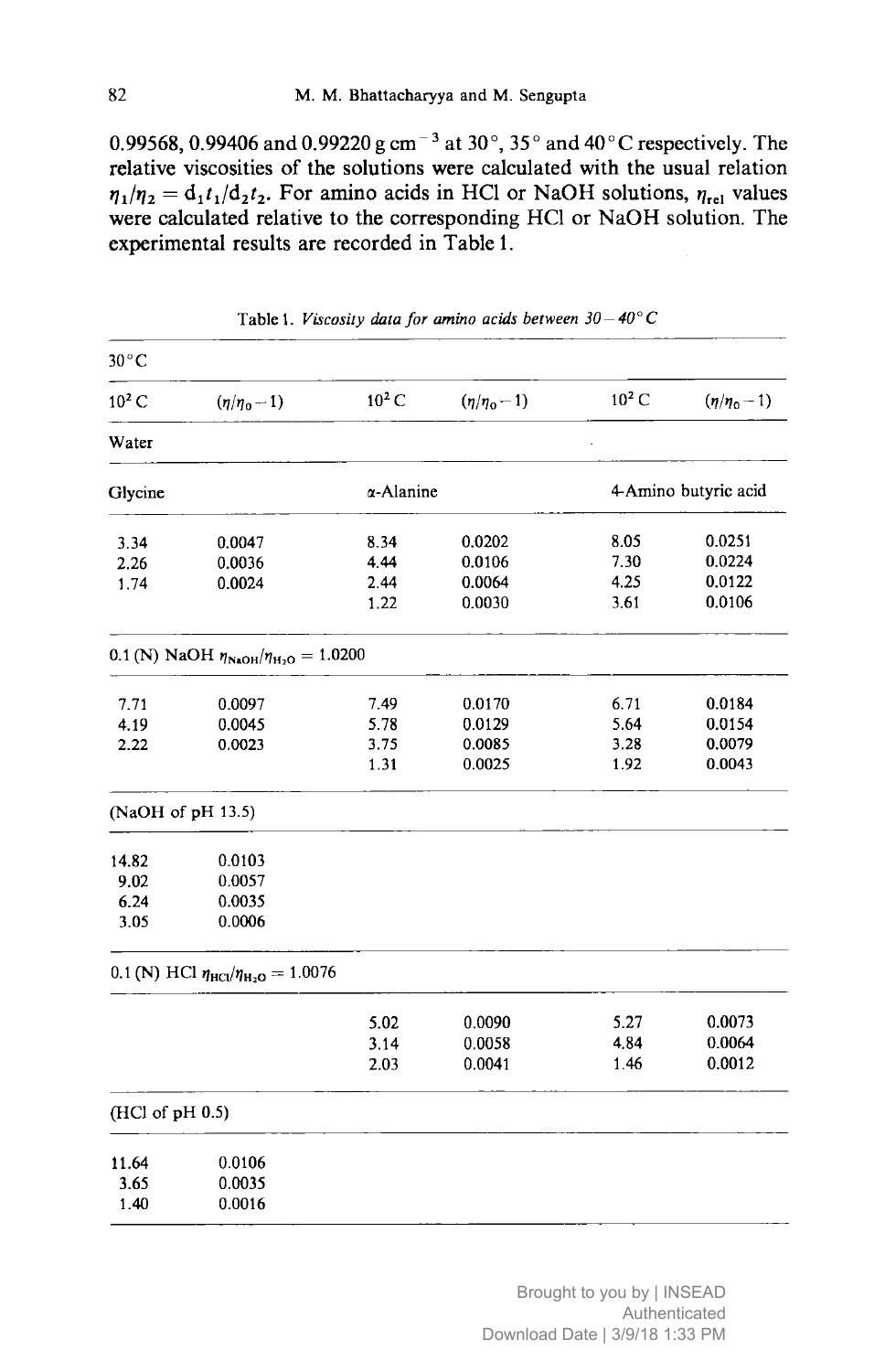| 35°C           |                                                                      |           |        |                  |                                                                                                                                                 |                 |                  |                         |             |
|----------------|----------------------------------------------------------------------|-----------|--------|------------------|-------------------------------------------------------------------------------------------------------------------------------------------------|-----------------|------------------|-------------------------|-------------|
| $10^2 C$       |                                                                      |           |        |                  | $(\eta/\eta_0-1)$ 10 <sup>2</sup> C $(\eta/\eta_0-1)$ 10 <sup>2</sup> C $(\eta/\eta_0-1)$ 10 <sup>2</sup> C $(\eta/\eta_0-1)$ 10 <sup>2</sup> C |                 |                  |                         | $(n/n_0-1)$ |
| Water          |                                                                      |           |        |                  |                                                                                                                                                 |                 |                  |                         |             |
| Glycine        |                                                                      | α-Alanine |        | $\beta$ -Alanine |                                                                                                                                                 | <b>Butyrine</b> |                  | 4-Amino<br>butyric acid |             |
|                |                                                                      | 14.47     | 0.0355 | 8.15             | 0.0178                                                                                                                                          | 3.52            | 0.0106           | 6.97                    | 0.0215      |
|                |                                                                      | 9.64      | 0.0224 | 5.26             | 0.0110                                                                                                                                          | 1.69            | 0.0049           | 4.16                    | 0.0128      |
|                |                                                                      | 8.85      | 0.0208 | 2.50             | 0.0047                                                                                                                                          | 0.77            | 0.0020           | 2.52                    | 0.0074      |
|                |                                                                      | 2.74      | 0.0062 |                  |                                                                                                                                                 |                 |                  |                         |             |
|                | 0.1 (N) NaOH $\eta_{\text{NaOH}}/\eta_{\text{H}_2\text{O}} = 1.0210$ |           |        |                  |                                                                                                                                                 |                 |                  |                         |             |
| 20.21          | 0.0260                                                               | 15.06     | 0.0317 | 8.98             | 0.0180                                                                                                                                          | 3.66            | 0.0100           | 13.66                   | 0.0387      |
| 14.68          | 0.0178                                                               | 10.27     | 0.0218 | 8.73             | 0.0169                                                                                                                                          | 2.21            | 0.0062           | 8.04                    | 0.0215      |
| 5.54           | 0.0056                                                               | 4.67      | 0.0097 | 5.80             | 0.0110                                                                                                                                          | 1.05            | 0.0025           | 6.29                    | 0.0169      |
|                |                                                                      |           |        | 4.64             | 0.0082                                                                                                                                          | 0.50            | 0.0007           | 3.42                    | 0.0087      |
|                | $0.1$ (N) $\eta_{\text{HC1}}/\eta_{\text{H}_2\text{O}} = 1.0080$     |           |        |                  |                                                                                                                                                 |                 |                  |                         |             |
| 10.26          | 0.0101                                                               | 8.19      | 0.0142 | 6.41             | 0.0072                                                                                                                                          | 2.88            | 0.0073           | 8.71                    | 0.0151      |
| 5.45           | 0.0049                                                               | 5.75      | 0.0106 | 3.25             | 0.0035                                                                                                                                          | 1.80            | 0.0045           | 6.82                    | 0.0119      |
| 3.46           | 0.0028                                                               | 2.50      | 0.0050 | 1.37             | 0.0013                                                                                                                                          | 0.94<br>0.50    | 0.0023<br>0.0009 | 4.70                    | 0.0078      |
| $40^{\circ}$ C |                                                                      |           |        |                  |                                                                                                                                                 |                 |                  |                         |             |
| Water          |                                                                      |           |        |                  |                                                                                                                                                 |                 |                  |                         |             |
| 20.24          | 0.0292                                                               | 7.98      | 0.0184 | 15.80            | 0.0348                                                                                                                                          | 4.52            | 0.0142           | 7.94                    | 0.0229      |
| 10.80          | 0.0148                                                               | 6.30      | 0.0144 | 9.29             | 0.0203                                                                                                                                          | 3.43            | 0.0106           | 4.62                    | 0.0138      |
| 3.89           | 0.0055                                                               | 3.64      | 0.0077 | 6.22             | 0.0136                                                                                                                                          | 1.92            | 0.0062           | 4.45                    | 0.0129      |
|                |                                                                      |           |        | 3.68             | 0.0078                                                                                                                                          | 1.62            | 0.0055           | 1.55                    | 0.0047      |
|                | 0.1 (N) NaOH $\eta_{\text{NaOH}}/\eta_{\text{H}_2\text{O}} = 1.0216$ |           |        |                  |                                                                                                                                                 |                 |                  |                         |             |
| 11.96          | 0.0143                                                               | 8.77      | 0.0165 | 8.78             | 0.0169                                                                                                                                          | 2.76            | 0.0066           | 6.37                    | 0.0158      |
| 8.35           | 0.0093                                                               | 8.31      | 0.0149 | 6.51             | 0.0122                                                                                                                                          | 1.88            | 0.0044           | 5.32                    | 0.0131      |
| 5.38           | 0.0052                                                               | 4.68      | 0.0085 | 3.97             | 0.0072                                                                                                                                          | 0.93            | 0.0019           | 4.58                    | 0.0109      |
|                |                                                                      | 4.26      | 0.0076 | 2.97             | 0.0050                                                                                                                                          |                 |                  |                         |             |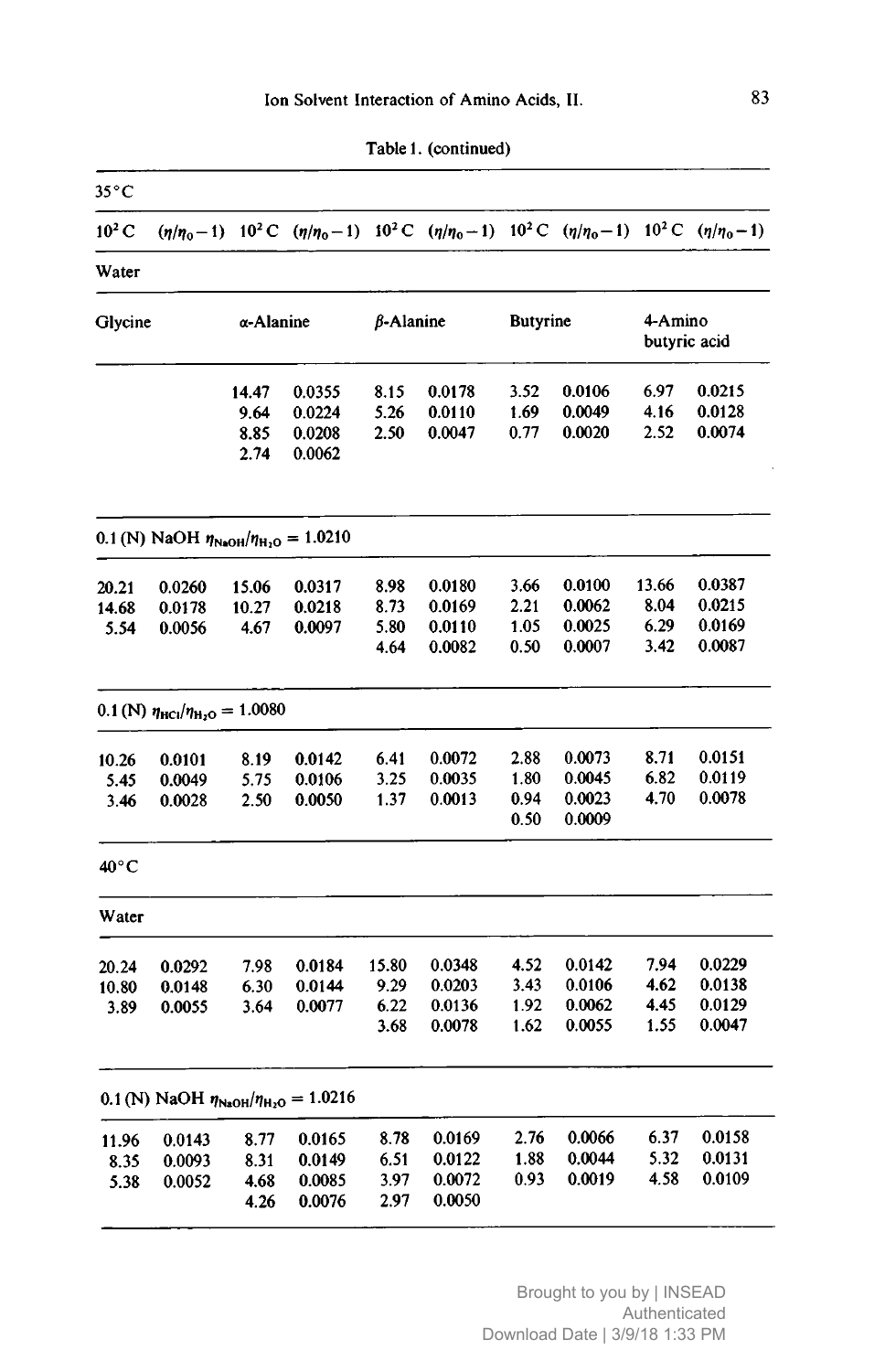| $40^{\circ}$ C |                                                                    |                   |                                                                                                                                                                   |                  |        |          |        |                         |        |
|----------------|--------------------------------------------------------------------|-------------------|-------------------------------------------------------------------------------------------------------------------------------------------------------------------|------------------|--------|----------|--------|-------------------------|--------|
| $10^2$ C       |                                                                    |                   | $(\eta/\eta_0-1)$ 10 <sup>2</sup> C $(\eta/\eta_0-1)$ 10 <sup>2</sup> C $(\eta/\eta_0-1)$ 10 <sup>2</sup> C $(\eta/\eta_0-1)$ 10 <sup>2</sup> C $(\eta/\eta_0-1)$ |                  |        |          |        |                         |        |
|                | 0.1 (N) HCl $\eta_{\text{HC1}}/\eta_{\text{H}_2\text{O}} = 1.0086$ |                   |                                                                                                                                                                   |                  |        |          |        |                         |        |
| Glycine        |                                                                    | $\alpha$ -Alanine |                                                                                                                                                                   | $\beta$ -Alanine |        | Butyrine |        | 4-Amino<br>butyric acid |        |
|                | 0.0086                                                             | 4.30              | 0.0081                                                                                                                                                            | 9.10             | 0.0105 | 3.33     | 0.0081 | 5.73                    | 0.0093 |
| 9.23           |                                                                    |                   |                                                                                                                                                                   |                  |        |          |        |                         |        |
| 6.83           | 0.0063                                                             | 3.63              | 0.0066                                                                                                                                                            | 5.84             | 0.0063 | 2.21     | 0.0055 | 4.77                    | 0.0081 |
| 4.19           | 0.0036                                                             | 3.06              | 0.0061                                                                                                                                                            | 4.54             | 0.0050 | 0.85     | 0.0019 | 3.58                    | 0.0063 |

Table 1. (continued)

## Result and discussion

As mentioned above, in the present experimental situation the concentration of the amino acid (hydrochloride or sodium salt) changes gradually, but the total ionic strength of the solution remains constant. Further, the Fuoss-Onsager theory [14] of mixed electrolyte solutions  $[Eq. (3)]$  shows  $[15]$  that the A-coefficient is in fact not strictly constant, but depends (although only very slightly) on the mixture composition:

$$
\eta - \eta_0 = \eta^* = A'(P - Q_n)\sqrt{I} = a'\sqrt{I}
$$
 (3)

where

$$
A' = 0.362 \sqrt{2} \left( \frac{1}{DT} \right)^{1/2}, \quad P = \sum_{i=1}^{s} \kappa_i Z_i / \lambda_i \quad \text{and} \quad Q_n = 4 \text{ [R]} \sum_{n=0}^{\infty} C_n S^{(n)}, \kappa_i
$$

being the ional fraction of the *i*th type ion:  $C_i Z_i^2 / \Sigma C_i Z_i^2$ ,  $Z_i$  the (absolute) value of its valence,  $\lambda_i$  the ionic equivalent conductance, D the dielectric constant, T the absolute temperature,  $C_n$  the bionomial coefficients,  $[R]$  and  $S<sup>(n)</sup>$  matrices whose elements are functions of the ional fractions and the ionic mobilities and ' $n$ ' the number of recursions.

The net electrostatic contribution in the experimentally measured quantity is then given by :

$$
\frac{\eta_{\text{mix}} - \eta_{\text{HC1}}}{\eta_{\text{HC1}}} = \frac{(\eta_{\text{mix}} - \eta_0) - (\eta_{\text{HC1}} - \eta_0)}{\eta_{\text{HC1}}} \n= \frac{(a'_{\text{mix}} - a'_{\text{HC1}})}{\eta_{\text{HC1}}} \sqrt{I} \approx (A_{\text{mix}} - A_{\text{HC1}}) \sqrt{I}.
$$

Brought to you by | INSEAD Authenticated Download Date | 3/9/18 1:33 PM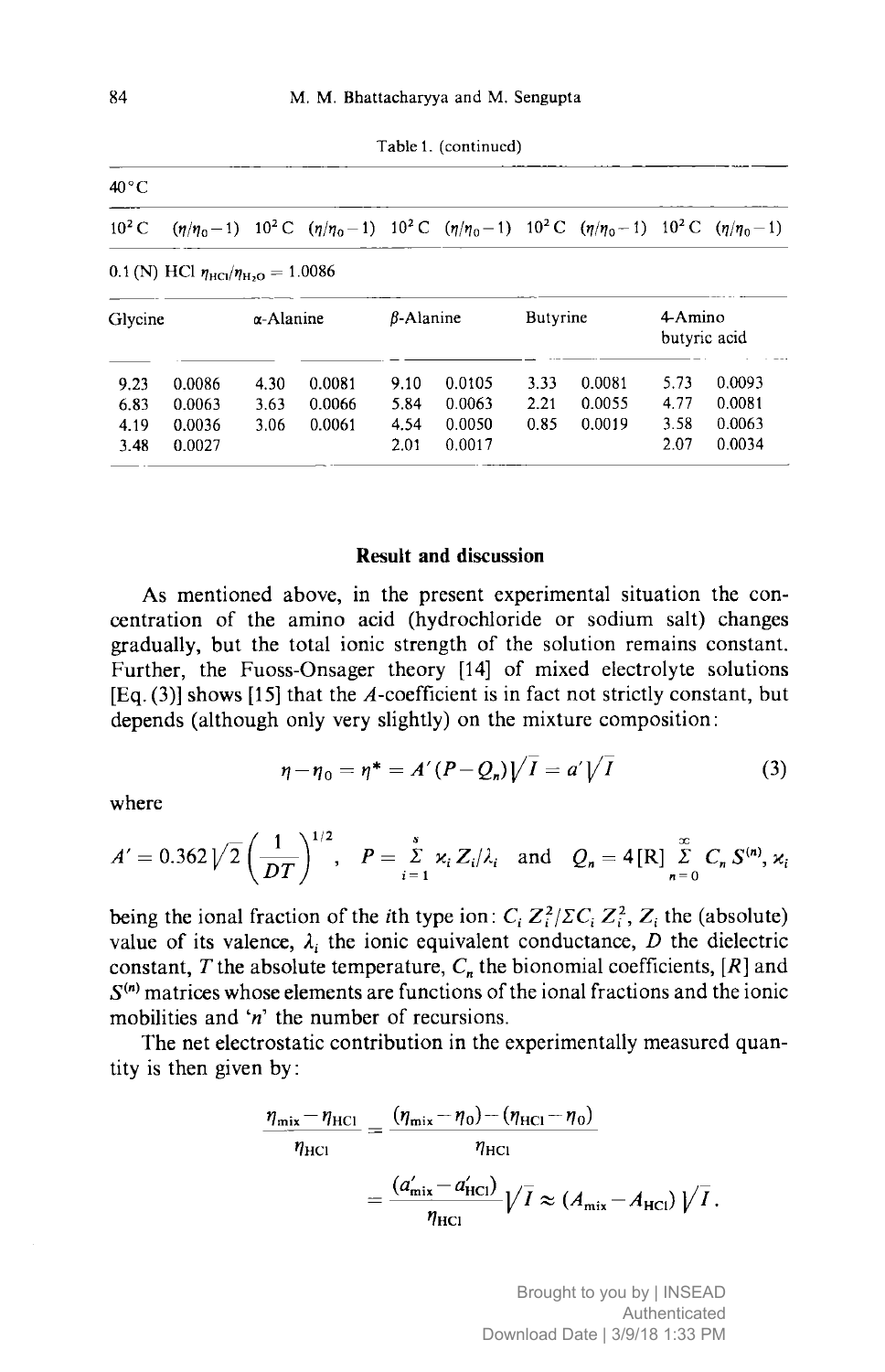

Fig. 1. Variation of the theoretically calculated quantity  $(A_{mix}-A_{HC1orNaOH})$ .  $\bigvee I$  with the mixture composition in case of leucinium  $CI^-$ : (O)  $HCI$  and NaOH – Na-leucinate mixtures ( $\Delta$ ),<br>according to the Fuoss-Onsager theory of viscosity of mixed electrolyte solutions according to the Fuoss-Onsager theory of viscosity of mixed electrolyte solutions

As a result, the simple  $(\eta/\eta_0-1)/\sqrt{c}$  vs.  $\sqrt{c}$  plot of the Jones Dole Eq. (1) to determine the value of  $\vec{A}$  would be inapplicable here. (In fact, unreliable negative  $A$  values were obtained.) The proper course would then to calculate theoretically, the respective electrostatic contribution  $(A_{mix} - A_{HCI}$ <sub>NaOH</sub> $)/\overline{I}$  quantities, to deduct the same from the  $(\eta / \eta_0 - 1)$  values, and then to plot the residual  $(\eta/\eta_0-1)$  vs. c in order to see whether a linear fit [Eq. (2)] is obtained. Unfortunately, the required ion conductance data of both the cationic and anionic forms of the different amino acids used could not be traced in the literature. Only the said values for leucine were obtained [16], which were used for some representative calculations of the corresponding  $(A_{\text{mix}} - A_{\text{HCI}\text{or NaOH}}) \sqrt{I}$  quantities for different compositions of leucine hydrochloride : HCl, and sodium leucinate : NaOH mixtures (total electrolyte concentration 0.1 N); the results are shown in Fig. 1. Since the ion-conductance values in Eq. (3) are not critical, the results obtained would also hold generally for the amino acids of the present study.

It is seen that the calculated quantities are generally small in comparison with the experimentally measured  $(\eta/\eta_0 - 1)$  values over most of the composition range, being of the order of <sup>a</sup> few ten percents (minus or plus)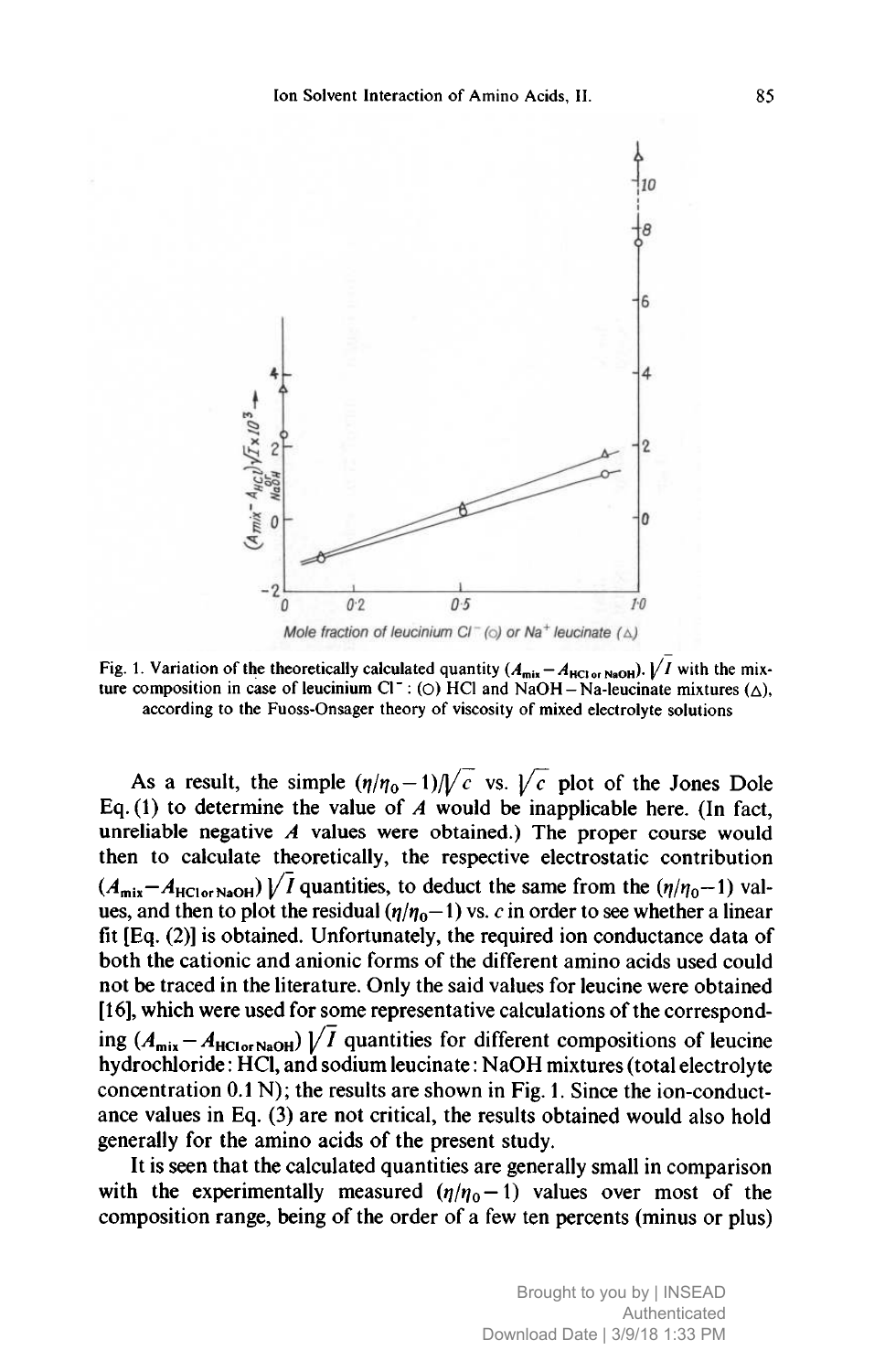|                                           |                                                       |                                 |                   |                                      | Table 2. Viscosity B-values for amino acids at various temperatures |                   |                                       |                      |
|-------------------------------------------|-------------------------------------------------------|---------------------------------|-------------------|--------------------------------------|---------------------------------------------------------------------|-------------------|---------------------------------------|----------------------|
| $30^{\circ}$ C                            |                                                       |                                 | $35^{\circ}$ C    |                                      |                                                                     | 40°C              |                                       |                      |
| Water                                     | 0.1 (N)<br>NaOH                                       | $\sum_{H \text{Cl}}$            | Water             | NaOH<br>$\frac{2}{10}$               | $\sum_{H \text{Cl}}$                                                | Water             | $0.1$ (N)<br>NaOH                     | $\sum_{H \text{CI}}$ |
| $0.137 \pm 0.009$<br>Glycine              | $0.082 \pm 0.002$<br>(pH = 13.5)<br>$0.136 \pm 0.005$ | $0.088\pm0.002$<br>$(pH = 0.5)$ | $0.139*$          | $0.138 \pm 0.002$                    | $0.107 \pm 0.0003$ 0.145 $\pm$ 0.004                                |                   | $0.138 \pm 0.00004$ 0.102 $\pm$ 0.001 |                      |
| $0.240 \pm 0.008$<br>$\alpha$ -Alanine    | $0.233 \pm 0.004$                                     | $0.167 \pm 0.001$               | $0.243 \pm 0.004$ | $0.212 \pm 0.001$                    | $0.162 \pm 0.003$                                                   | $0.247 \pm 0.001$ | $0.189 \pm 0.003$                     | $0.163 \pm 0.005$    |
| $\beta$ -Alanine                          |                                                       |                                 | $0.232 \pm 0.001$ | $0.217 \pm 0.002$                    | $0.117 \pm 0.0001$ 0.22 $\pm$ 0.001                                 |                   | $0.205 \pm 0.002$                     | 0.123                |
| Butyrine                                  |                                                       |                                 |                   | $0.313 \pm 0.0008$ $0.294 \pm 0.015$ | $0.263 \pm 0.007$ 0.300 $\pm$ 0.005                                 |                   | $0.255 \pm 0.001$                     | $0.249 \pm 0.005$    |
| 4-Amino butyric acid<br>$0.329 \pm 0.004$ | $0.300 \pm 0.005$                                     | $0.165 \pm 0.005$               | $0.316 \pm 0.002$ | $0.293 \pm 0.004$                    | $0.182 \pm 0.001$                                                   | $0.285 \pm 0.004$ | $0.273 \pm 0.001$                     | $0.162 \pm 0.006$    |
| * Ref. [17]                               |                                                       |                                 |                   |                                      |                                                                     |                   |                                       |                      |

Brought to you by | INSEAD Authenticated Download Date | 3/9/18 1:33 PM

# <sup>86</sup> . . Bhattacharyya and . Sengupta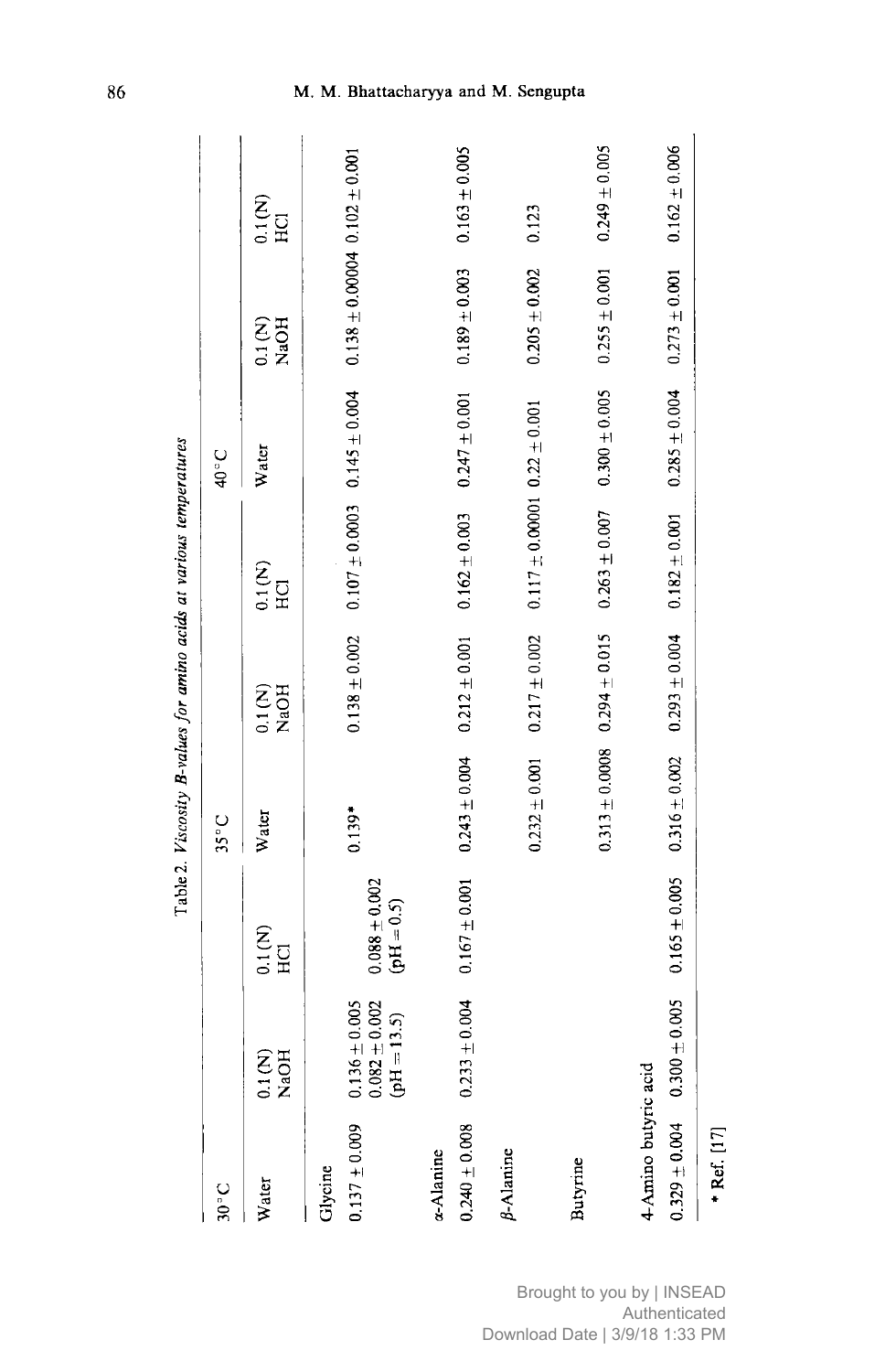|                  | Glycine | $\alpha$ -Alanine | $\alpha$ -Alanine | <b>Butyrine</b> | 4-Amino<br>butyric acid |
|------------------|---------|-------------------|-------------------|-----------------|-------------------------|
| H <sub>2</sub> O | $-19.8$ | $-15.5$           | 102.0             | 119.4           | 206.4                   |
| $0.1$ (N) NaOH   | 6.1     | 207.2             | 119.8             | 355.8           | 132.7                   |
| $0.1(N)$ HCl     | 59.1    | 69.5              | $-45.5$           | 137.6           | 28.6                    |

Table 3. Energy of activation of viscous flow for amino acids at 35°C ( $\Delta \bar{H}^{0*}_{2}/kJ$ )

even in the most unfavourable cases of the lowest amino acid concentrations (mole fraction  $\sim$  0.2) in HCl solutions.

It can thus be concluded from theoretical considerations that the electrostatic contribution should generally be small over the mixture composition range studied. The question whether the calculated electrostatic contributions are above the experimental error range, and if so, by how much and over which particular composition range, can only be answered through similar calculations as above using proper ion-conductance values.

In the mean-time, the simple linear plots according to Eq. (2) (with  $c =$  concentration of amino acids) were found to lead to interesting results. Computerised least square fits were made, and it was found that the  $(\eta/\eta_0 - 1)$ vs.  $c$  plot gave a better fit, with a vanishingly small intercept [cf. Eq. (2)]. The 5-coefficient values at the three different pH's and the three different temperatures, together with the corresponding standard deviations, are presented in Table 2. The activation energies for viscous flow of the amino acids are shown in Table 3.

The B-coefficient obtained for glycine in water at  $30^{\circ}$ C (0.137) is slightly larger than Tsangaris and Martin's [17] value at  $30^{\circ}$ C (0.131), but their value at  $40^{\circ}$ C (0.144) agrees with ours (0.145) at the same temperature. The value is comparatively smaller, on the other hand, than those obtained by Devine and Lowe [7], Tyrell and Kennerly [6] and Mason *et al.* [18]. The value obtained for  $\alpha$ -alanine in water (0.243) at 35 $^{\circ}$ C is also slightly higher than that of Mason et al. [18] (0.236). Extrapolation of Devine and Lowe's [7] results for 4-amino *n*-butyric acid in water at 15 $\degree$  and 25 $\degree$ C gives a Bcoefficient value for  $30^{\circ}$ C which is less than that reported here. The discrepancy between their results and those of Tsangaris and Martin [17] was noted by Tyrell and Kennerly for glycine (also for sarcosine etc.). The Bcoefficients reported by Daniel and Cohn [19] for glycine (0.152) and ßalanine (0.253) at  $25^{\circ}$ C are based on measurements at high concentrations and are larger than those of Mason et al. [18] and those reported in Table 2. Such small discrepancies were ignored by Tyrell and Kennerly. Their discussion is mainly concerned with comparisons between values for different solutes.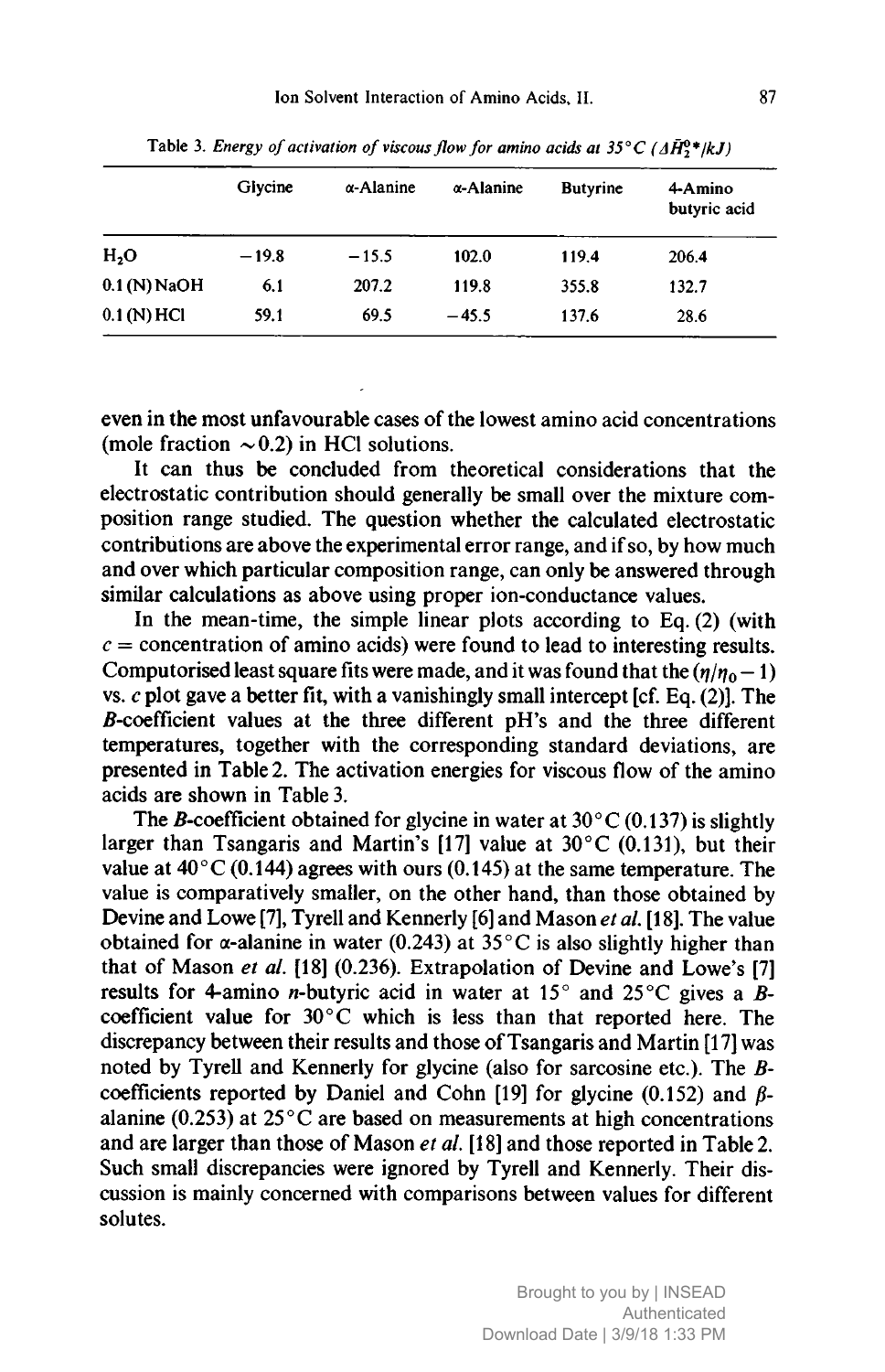The temperature coefficient for  $\beta$ -alanine agrees with that obtained by Mason *et al.* [18] for the temperature range  $25^{\circ}$  to  $35^{\circ}$ C, although a disagreement is observed in the case of  $\alpha$ -alanine. However, a similar disagreement between Devine and Lowe's results and those of Mason et al. [18] is also observed for  $\beta$ -alanine.

In accordance with our previous observation [12] with  $\alpha$ -alanine, the B-coefficients of the other amino acids studied here (in water, NaOH and HCl), also decrease in the order  $B_{(in H_2O)} > B_{(in NaOH)} > B_{(in HCl)}$ , over the temperature range  $30 - 40^{\circ}$ C (all B's positive). This clearly indicates that the dipolar form of the amino acids always has the largest  $B$ -coefficient compared to that of the other (ionic) species. This larger value is ascribed to the fact that the comparatively larger electrical field around the dipolar ion compared with that around any of the two ionic forms causes more water molecules to be oriented in its co-sphere.

In acidic or alkaline media on the other hand, the amino acid remaining either solely positively charged or solely negatively charged the  $B$ -coefficient values would be expected to be more or less identical, since the size and structure of the molecular ion remains almost unaltered. From a study of the pH dependent NMR spectra of <sup>15</sup>N-enriched glycine [2], it has been shown that the glycine cation  $(G^+)$  is the principal species at pH0.5 (99.99%), the zwitterion  $(G^{\pm})$  at pH 6.4, and the anion  $(G^{-})$  at pH 13.6 (99.99%). In 0.1 (N) HCl (pH = 1.2) and 0.1 (N) NaOH (pH = 12.4) there exists a mixture, predominantly of  $G^+$  or  $G^-$  respectively, with some  $G^{\pm}$ . The reason why the amino acids show a smaller *B*-coefficient in  $0.1$  (N) HCl compared to that in 0.1 (N) NaOH may be the presence of <sup>a</sup> comparatively smaller percentage of  $G^{\pm}$  in it, so that the net total charge is lower. In support of the above argument we have determined the  $B$ -coefficient values of glycine at pH $0.5$ and 13.5 at 30°C, and found <sup>a</sup> close agreement between the two values (0.088 and 0.082 respectively).

Table 2 shows the variation of the B-coefficient of the amino acids with temperature. The temperature coefficient for glycine in water is positive, indicating that the two charge centres of the molecule are of dominating influence in disrupting the water structure around it [7], and that the structure enhancing effect due to the  $CH<sub>2</sub>$  group is masked. This disordering effect of the two charged groups still predominates for  $\alpha$ -alanine in water, but gets swamped in the 2-amino and 4-amino butyric acids, which show <sup>a</sup> negative temperature coefficient in water. As explained by previous workers [7,18], the net structure enhancement in the latter cases is not due to any influence of charge, but to the predominance of the effect of the non-polar part of the molecule. According to Frank et al. [20], when a molecule with non-polar and polar parts dissolves in water at room temperature, the water adjacent to the non-polar part becomes more ice-like than normal, and this effect increases with the size of the non-polar part of the molecule.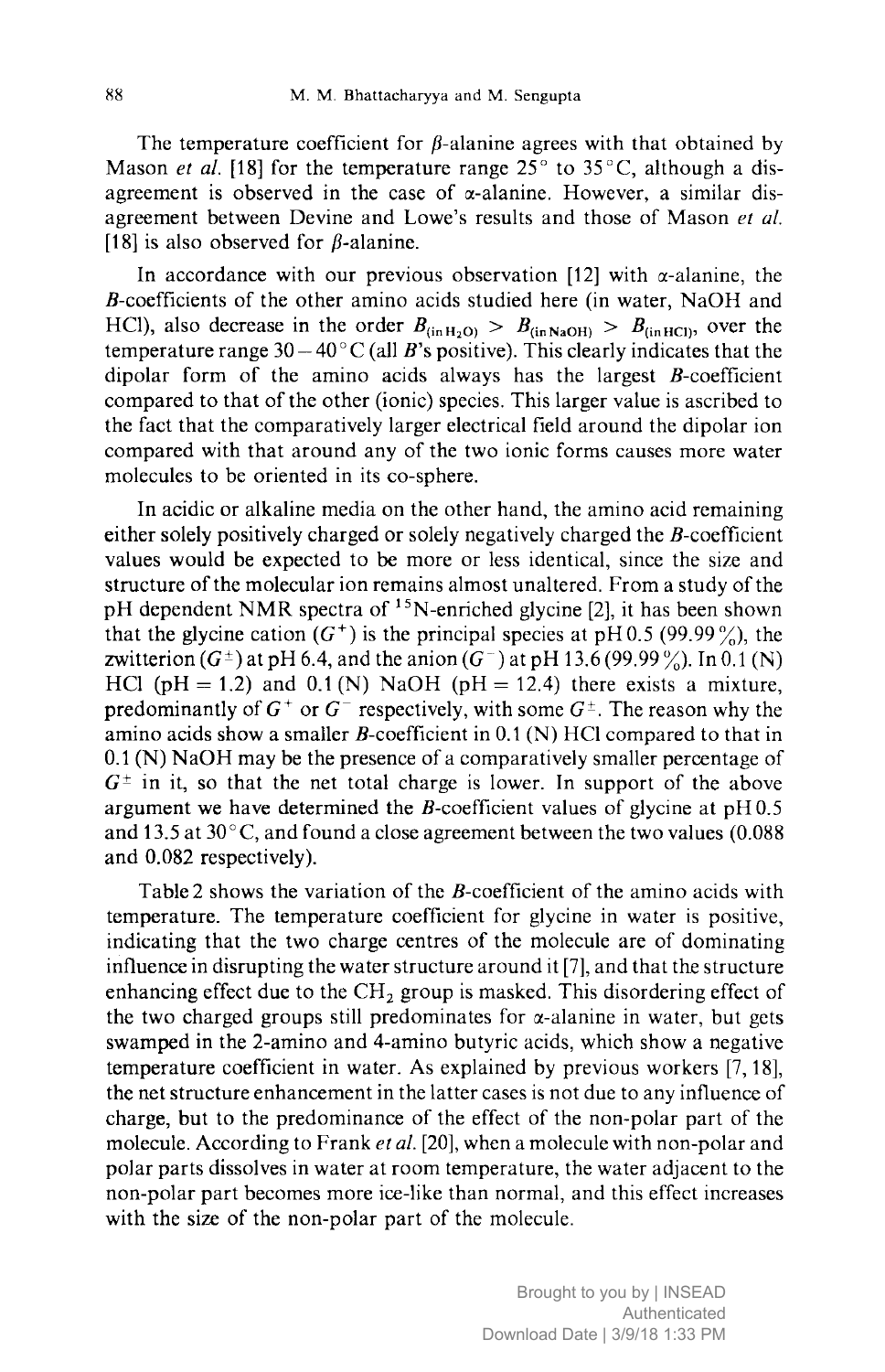In  $0.1$  (N) NaOH, the *B*-coefficient of glycine is almost temperature independent, whereas  $dB/dT$  for the other acids is negative. This may be attributed to the fact that for glycine in NaOH, the total charge, and hence possibly its influence, being somewhat reduced compared to that in water, the effect due to the non-polar and polar parts are evenly poised. In the other amino acids which contain more  $CH<sub>2</sub>$  groups than glycine, the influence of the non-polar part predominates, and this is clearly shown by the large negative temperature coefficients.

In  $0.1$  (N) HCl there is a considerable reduction in the type of interaction considered, for  $\beta$ -alanine and 4-aminobutyric acid compared to their  $\alpha$ -isomers, as is shown by the respective *B*-coefficient values. In all these cases the temperature coefficients are negative (except for  $\beta$ -alanine). Even in glycine, the lowest number in the series, the absence of any significant charge influence in the acid medium is noticeable, as is indicated by the negative temperature coefficient. In the context of considerable (total) charge reduction compared to that in water, the structure disruption effect gets lessened in HCl, and the influence of the non-polar part becomes operative.

From <sup>a</sup> study of the apparent molai heat content [21], entropy of dilution [22] and viscosity measurements of higher amino acids in aqueous solution, it has been inferred that the hydrocarbon part plays an important role in modifying the solvent structure by introducing extra ice-likeness [20] into it. The relatively small negative temperature coefficient in 0.1 (N) HCl for all the four amino acids (except 2-amino butyric acid), and for 4-amino butyric acid in particular, permits us to speculate that in water both the polar and the nonpolar parts of the amino acids play important roles in structure modification. Thus, for 4-amino butyric acid in water, the structure disruption by the polar part causes extra enhancement of structure by the non polar part in <sup>a</sup> like manner as is done by a mixture of NaCl and KCl in water [23]; this type of structure promotion is characteristic of  $\beta$  or y-acids, and is also proportional to the size of the non-polar part. In HCl, where the (total) charge reduction is maximum, this type of structure enhancement becomes minimum ; <sup>a</sup> rise in temperature may not, therefore, cause any substantial depolymerisation around the molecule which is already stripped of extra structure.

It is interesting to note that the B-value of 2-amino butyric acid in  $0.1$  (N) HCl is not significantly reduced compared to the value in water, contrary to what is observed in the case of  $\beta$ -alanine and 4-amino butyric acid. The considerable bulk of the larger side chain (the non-polar part of the  $\alpha$ -acid) renders the molecule very much like an uncharged particle [19]; as <sup>a</sup> result, charge variation does not seem to impart any significant effect on the molecule compared to that in the  $\gamma$ -isomer.

The view that the  $\gamma$ -acids exhibit more structure enhancement than the  $\alpha$ -isomers is supported by the fact that the values of the differential entropy of dilution in aqueous solutions differ between  $\alpha$  and  $\beta$  acids, and that the  $\gamma$ -position of the NH<sub>3</sub> group gives the most negative values [22]. Now since in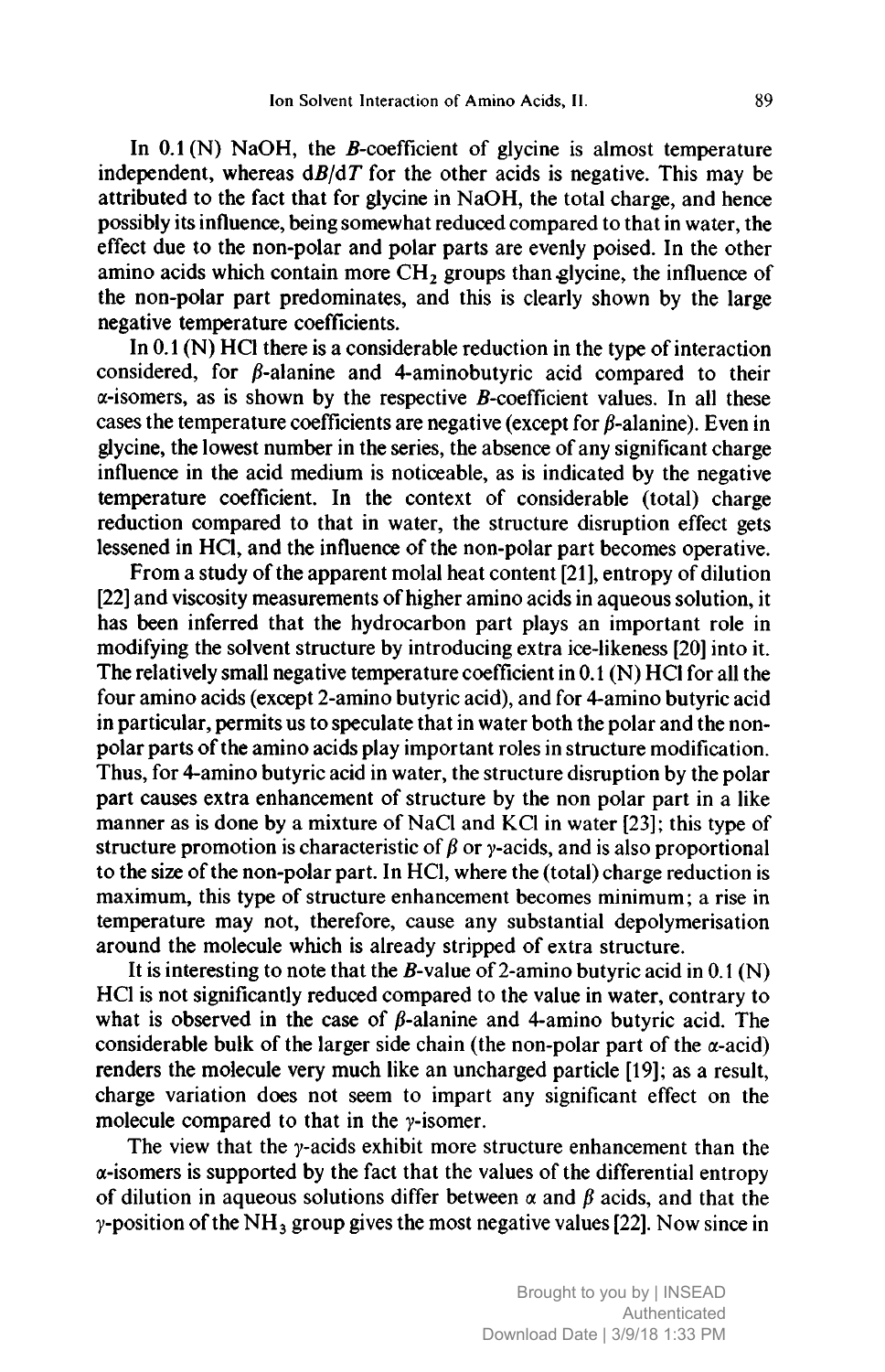

Fig. 2. Variation of  $B$ -coefficients of amino acids with  $pH$ 

 $\gamma$  acid the two charge ends are maximally separated and the non-polar part accompanying structure disruption by the other, takes place more favourably than that in  $\alpha$ -acid.

The change of *B*-coefficient with pH (or charge) at 30 $^{\circ}$  and 35 $^{\circ}$ C is depicted in Fig. 2. This variation is similar for glycine,  $\alpha$ -alanine and butyrine in the pH range 0.5 to 12.4. This may be due to the fact that for all these acids, being  $\alpha$ -acids, the charge density changes similarly with the change in environment. For  $\beta$ -alanine and 4-amino butyric acid, the initial rise in  $\beta$ coefficient value is rather sharp. The larger separation between the two charge centres ( $\beta$  and  $\gamma$  acids) may be the possible reason for this abrupt change. Unlike in the case of the complex platinum salts  $[8]$ , the B-coefficients of all these amino acids varies with charge in aqueous solution.

From Table 3 it is seen that both glycine and  $\alpha$ -alanine exhibit the lowest negative values of the energy of activation for viscous flow in their zwitterionic forms, in comparison to that in the other ionic forms. As the temperature is increased, the water molecules become more susceptible to orientation about the ions causing an increase in the  $B$ -coefficient value. The comparatively larger positive value of the activation energy for viscous flow in water for 4-amino butyric acid compared to that of its  $\alpha$ -isomer is, as stated earlier, also an indication that the extra ice-likeness is not due to the influence of the non-polar part of the molecule only.